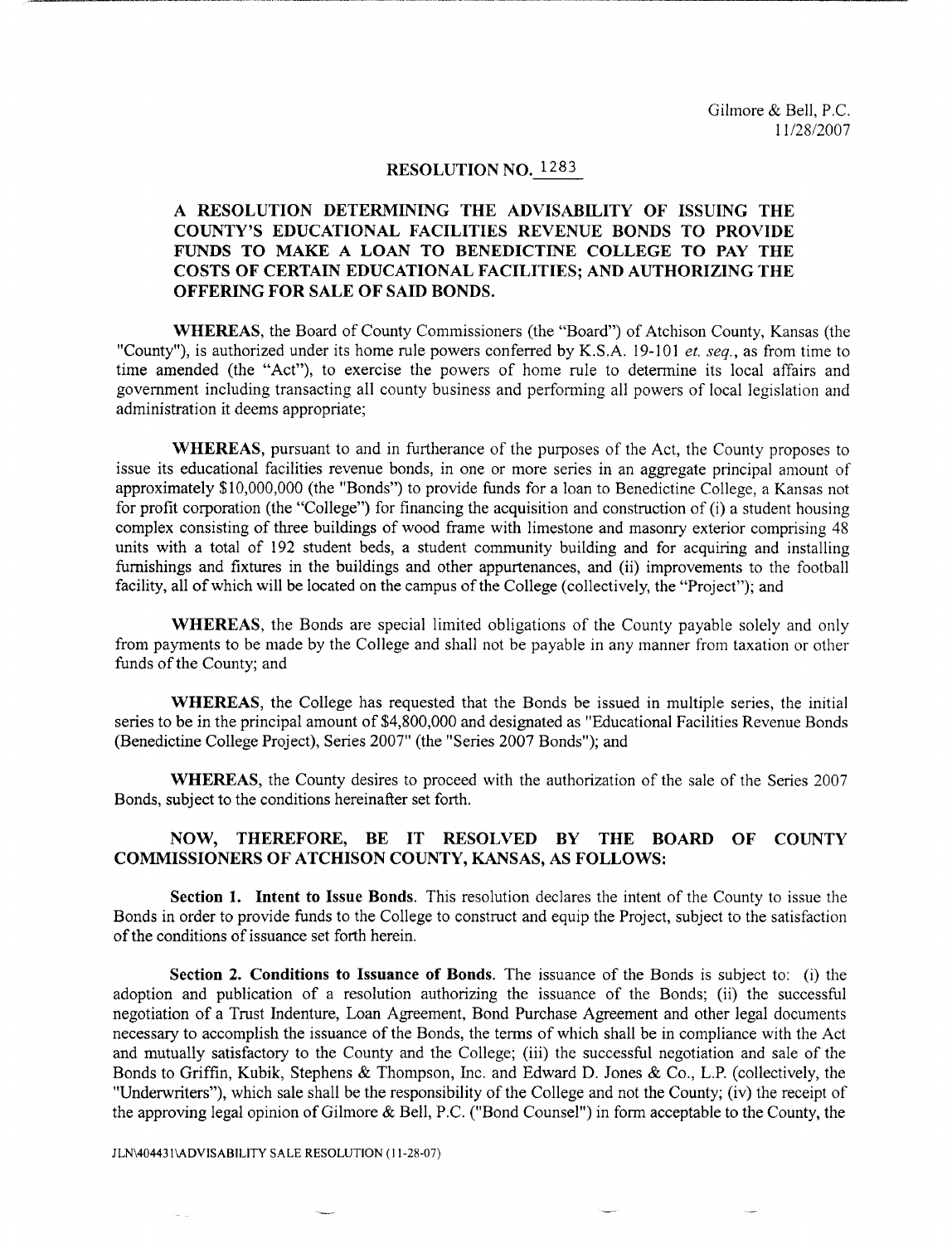College and the Underwriters; (v) the obtaining of all necessary governmental approvals to the issuance of the Bonds and (vi) the commitment to and payment of all the County's expenses, any underwriting fees and expenses and all legal fees and expenses of Bond Counsel and the County Counselor relating to the issuance of the Bonds by the Underwriters or the College.

**Section 3. Public Hearing Approval.** A public hearing was held before the Board this date concerning the request by the College that the County issue the Bonds. Notice of the public hearing was published in a newspaper of general circulation in the County not less than 14 days prior to the public hearing date, in accordance with the requirements of Section 147(f) of the Internal Revenue Code. Based on the foregoing, the issuance of the Bonds by the County to finance costs of the Project is hereby approved in accordance with the requirements of Section 147(f) of the Internal Revenue Code.

**Section 4. Reliance by Tenant; Limited Liability of County.** The Board contemplates that in order to expedite construction and equipping of the Project and to realize the benefits to be derived from them, the College may incur temporary indebtedness or expend its own funds to pay costs of the Project before Bond issuance. Bond proceeds may be used to reimburse the College for Project costs made not more than 60 days prior to the date this resolution is adopted, and as provided by §1.150-2 of the U.S. Treasury Regulations. The Bonds and all interest on them must be paid solely from the revenues received by the County from the College and not from any other fund or source of the County. If no Bonds are issued, the County will have no liability to the College.

**Section 5. Authorization of Sale of Series 2007 Bonds.** The Board hereby authorizes proceeding with the offering for sale of the Series 2007 Bonds in accordance with the presentation made by the College this date. The confirmation of the sale of the Series 2007 Bonds shall be subject to the execution of a bond purchase agreement between the Underwriters, the College and the County and the adoption of a resolution by the Board authorizing the issuance of the Series 2007 Bonds and the execution of various documents necessary to deliver the Series 2007 Bonds. The Chairman is hereby authorized to execute a bond purchase agreement (the "Bond Purchase Agreement") in a form approved by Bond Counsel and the County Counselor, provided that the sale of the Series 2007 Bonds is subject to the following parameters: (a) principal amount not to exceed \$4,800,000; and (b) a true interest cost ("TIC") of not to exceed 5.75%.

**Section 6. Preliminary Official Statement.** For the purpose of enabling the Underwriters to comply with the requirements of Rule 15c2-12 of the Securities Exchange Commission (the "Rule"), the Chairman and Clerk of the County are hereby each authorized: (a) to execute a certificate, if requested, deeming "final" the information relating to the County set forth in the preliminary official statement relating to the Series 2007 Bonds, such official's signature thereon being conclusive evidence of such official's and the County's approval thereof; and (b) take such other actions or execute such other documents as such officers in their reasonable judgment deem necessary; to enable the Underwriters to comply with the requirement of the Rule.

**Section 7. Further Action.** The County Clerk is authorized to deliver an executed copy of this resolution to the College. The Chairman, County Clerk and other officials and employees of the County, including the County Counselor and Bond Counsel, are authorized and directed to take whatever other actions as are appropriate or desirable to accomplish the purposes of this resolution.

Section 8. Effective Date. This Resolution shall be in full force and effect from and after its adoption by the Board..

### [BALANCE OF THIS PAGE INTENTIONALLY LEFT BLANK]

JLN\404431 \ADVISABILITY SALE RESOLUTION (11-28-07)